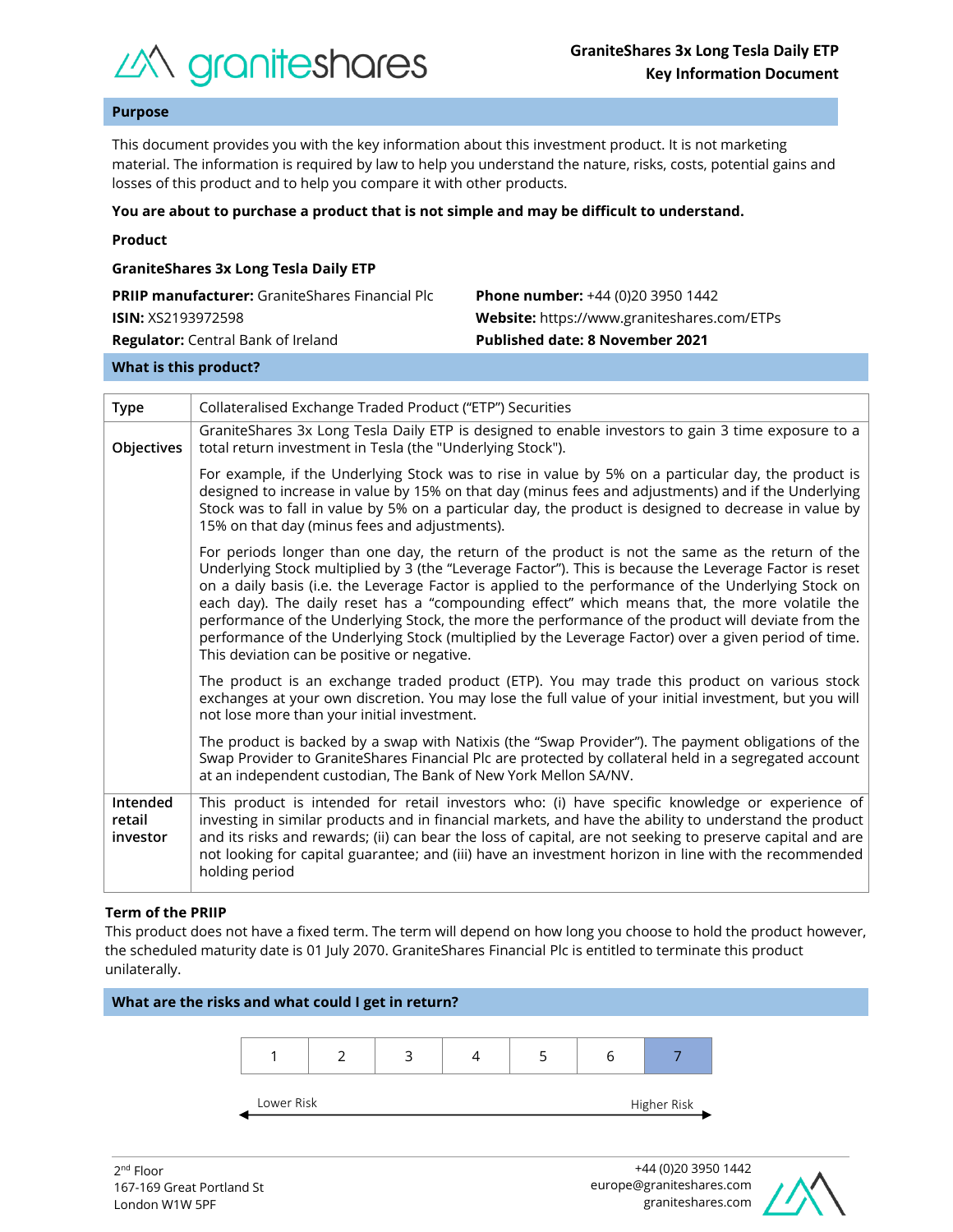# *industra de Segonies*

What you might get back after costs  $\sim$  \$2662.49 Average return (%) and the set of the set of the set of the set of the set of the set of the set of the set of the set of the set of the set of the set of the set of the set of the set of the set of the set of the set of t

What you might get back after costs | \$9155.83 Average return (%) and the set of the set of the set of the set of the set of the set of the set of the set of the set of the set of the set of the set of the set of the set of the set of the set of the set of the set of t

What you might get back after costs  $\vert$  \$10207.60 Average return (%) and the control of the 2.09%



The risk indicator assumes you hold the product for 1 day. The actual risk can vary significantly if you hold the product for a longer timeframe and you may get back less. You may not be able to sell your product easily, or may have to sell at a price that significantly impacts on how much you get back.

The summary risk indicator is a guide to the level of risk of this product compared to other products. It shows how likely it is that the product will lose money because of movements in the markets or because we are not able to pay you.

We have classified this product as 7 out of 7, which is the highest risk class.

This rates the potential losses from future performance at a very high level, and poor market conditions are very likely to impact the performance. This product does not include any protection from future market performance, so you could lose some or all of your investment. If we are not able to pay you what is owed, you could lose your entire investment.

**Be aware of currency risk.** If you receive payments in a currency different to that of your home jurisdiction, the final return you will get will depend on the exchange rate between the two currencies. This risk is not considered in the indicator shown above.

**Investment \$10,000**

**Scenario**

**Unfavourable Scenario**

**Moderate Scenario**

**Stress Scenario**

## **Performance Scenarios**

The figures shown include all the costs of the product itself but may not include all the costs that you pay to your advisor or distributor or broker. The figures do not take into account your personal tax situation, which may affect how much you get back.

This table shows the money you could get back over the recommended holding period, under different scenarios, assuming that you invest \$10,000.

The scenarios shown illustrate how your

investment could perform. You can compare them with the scenarios of other products. The scenarios presented are an estimate of future performance based on evidence from the past on how the value of this investment varies and are not an exact indicator. What you get will vary depending on how the market performs and how long you keep the investment. The stress scenario shows what you might get back in extreme market circumstances, and it does not take into account the situation where we are not able to pay you. **Favourable Scenario** What you might get back after costs  $\vert$  \$10525.38 Average return (%) 6.27%

## **What happens if GraniteShares Financial Plc is unable to pay out?**

The product is not protected by the Irish Deposit Guarantee Scheme or any other investor compensation or guarantee scheme. This means that if GraniteShares Financial Plc is unable to pay out, you may lose all of your investment. Since the ability of GraniteShares Financial Plc to pay out depends on receiving amounts due under the product from the Swap Provider, the Swap Provider provides assets daily to a segregated account as collateral for such obligations with a value equal to or in excess of the value of the daily price of the product. If the Swap Provider is unable to pay GraniteShares Financial Plc, its ability to pay out will be limited to the amounts realised from such collateral, as further explained in the Prospectus.

## **What are the costs?**

## **Costs over time**

The Reduction in Yield (RIY) illustrates the impact the total costs you pay may have on your investment return.

The total costs take into account oneoff, ongoing and incidental costs.

The amounts shown here are the cumulative costs of the product itself, for the recommended holding period,

| Investment \$10,000             | If you cash in after one (1) day |  |
|---------------------------------|----------------------------------|--|
| <b>Total costs</b>              | \$1.63                           |  |
| Impact on return (RIY) per year | 5.94 %                           |  |



One (1) day (Recommended holding period)